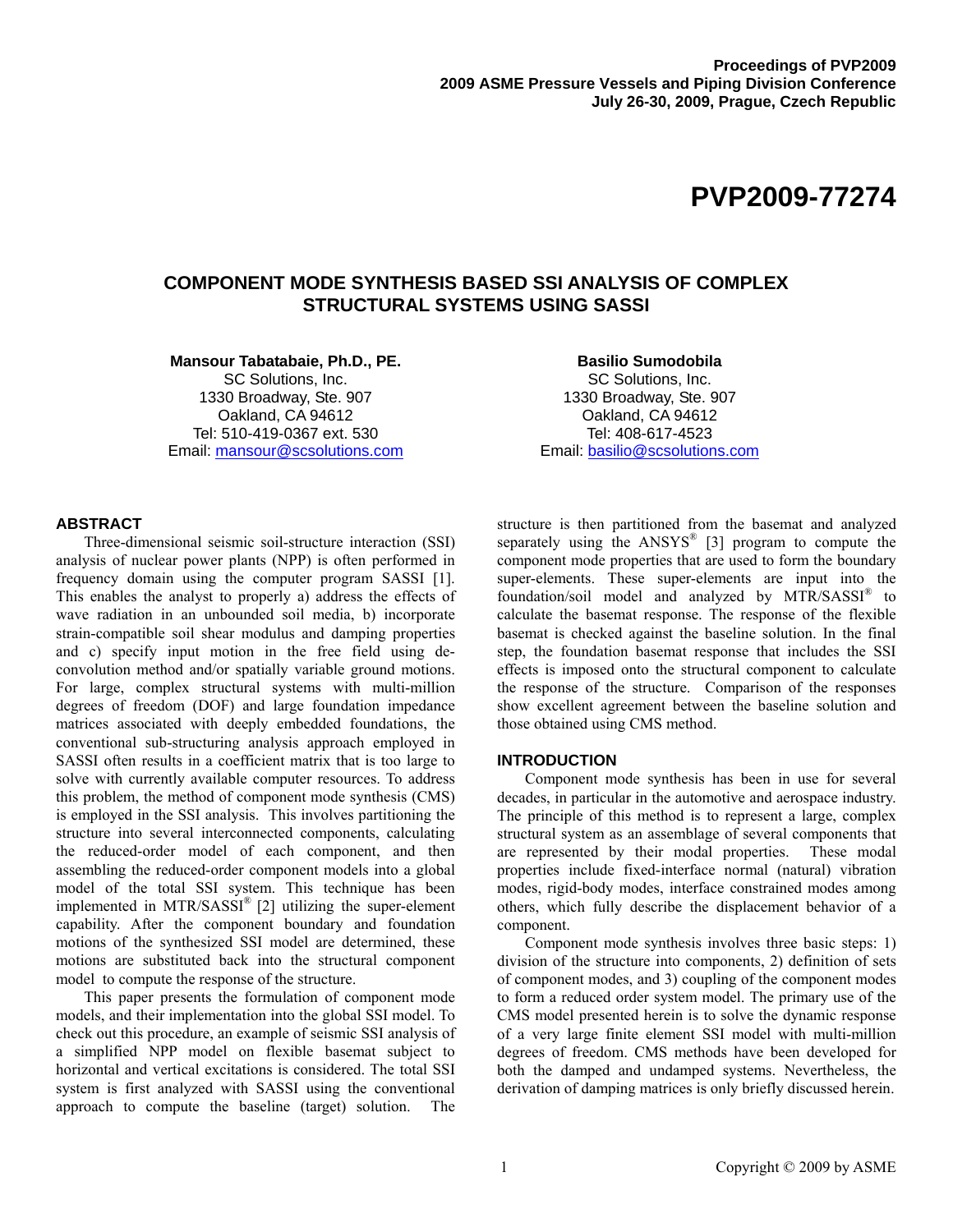### **METHODOLOGY**

Figure 1(a) illustrates a typical finite element soil-structure interaction model. Using sub-structuring method, this model may be partitioned into two components, namely the structure and foundation, as shown in Fig 1(b  $\&$  c) and (d), respectively. The foundation is generally solved first to determine the foundation dynamic impedance and scattering properties at the soil/structure interface. These properties are then used as boundary conditions to solve the dynamic response of the structure. The general dynamic equation of motion based on the above partitioning for a seismic problem may be written as shown in Eq. 1.

$$
\begin{pmatrix} \mathbf{K}_{ii} & \mathbf{K}_{ib} \\ \mathbf{K}_{bi} & \mathbf{K}_{bb} + \mathbf{X}_f \end{pmatrix} \begin{pmatrix} u_i \\ u_b \end{pmatrix} = \begin{pmatrix} 0 \\ \mathbf{X}_f \cdot u_f^{SC} \end{pmatrix}
$$
 (1)

Where:

 $\mathbf{K} = -\omega^2 \mathbf{M} + i\omega \mathbf{C} + \mathbf{K}$ 

- **K** is complex-valued, dynamic stiffness matrix
- M, C and K are mass, damping and static stiffness matrices
- $\mathbf{X}_f$  is complex-valued, foundation dynamic impedance
- u is displacement response vector
- $\bullet$  u<sub>f</sub><sup>SC</sup> is foundation scattered displacement vector
- "i" and "f" denote super-structure and soil/structure interface degrees of freedom (DOF)





In applying the CMS method to the sub-structuring formulation in Eq. 1, it is noted that the structure may be further broken up to more than one component with common interfaces between these components and even more than one interface with the foundation component. However, the foundation is always considered as a single component represented by its dynamic impedance,  $X_f$ , and scattered motions,  $u_f^{\text{SC}}$ .

#### **Component Modes**

Hurty [4, 5] provided the first comprehensive development of a finite element-based CMS method based on the redundant interface modes, rigid-body modes and fixed-interface natural modes among others. Craig and Bampton [6] simplified Hurty's method by combining the rigid-body and redundant interface modes into one set of constrained interface modes. Since then there has been significant developments and applications in this area and the reader is referred to several articles cited herein [7, 8, 9, 10, 11]. In the present application of CMS, the original Hurty's constrained-mode method modified by Craig and Bampton has been employed.

The equation of motion for a typical undamped structure component may be written as follows:

$$
M^{c} u^{c} + K^{c} u^{c} = F^{c}
$$
 (2)

Where the "c" denotes a particular component and  $F<sup>c</sup>$  is the force vector acting on the component interface due to its connection to adjacent components. In CMS method, the component's displacement response vector, u, is transformed to generalized coordinate system as shown below:

$$
u^{c} = \Gamma^{c} p^{c}
$$
 (3)

Where the component mode matrix  $\Gamma^c$  is a coordinate transformation matrix that includes the normal modes of free vibration (i.e. eigenvectors) and constraint modes (including rigid body modes). Equation 3 together with the equation of motion in generalized coordinates as shown below forms the component modal model.

$$
m^{c} p^{c} + k^{c} p^{c} = f^{c}
$$
 (4)

Where:

$$
\mathbf{m}^{\mathbf{c}} = \Gamma^{\mathbf{c}\mathbf{T}} \cdot \mathbf{M}^{\mathbf{c}} \cdot \Gamma^{\mathbf{c}}, \quad \mathbf{k}^{\mathbf{c}} = \Gamma^{\mathbf{c}\mathbf{T}} \cdot \mathbf{K}^{\mathbf{c}} \cdot \Gamma^{\mathbf{c}}, \quad \mathbf{f}^{\mathbf{c}} = \Gamma^{\mathbf{c}\mathbf{T}} \cdot \mathbf{F}^{\mathbf{c}} \quad (5)
$$

**Normal Modes:** Component fixed-interface normal modes are eigenvectors that are obtained by restraining all boundary coordinates and solving the following eigenvalue problem:

$$
[K_{ii} - \omega_j^2 M_{ii}] \{ \varphi_i \}_j = 0, \quad j = 1, 2, \dots N_i
$$
 (6)

The complete set of  $N_i$  fixed-interface normal modes is labeled  $\Phi_n$  and assembled according to the partitioning of Eq. 1, as shown below: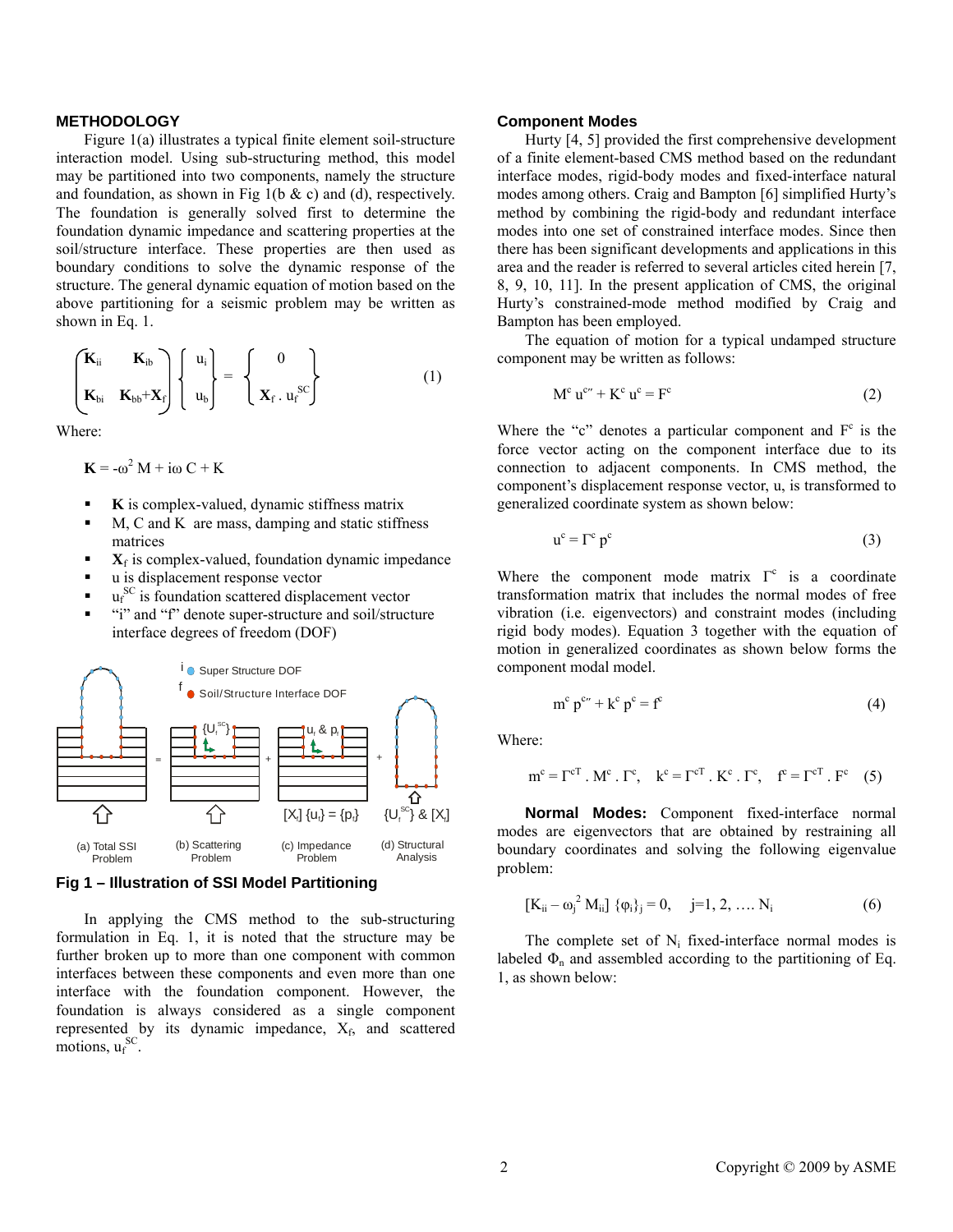$$
\Phi_{\rm n} = \begin{Bmatrix} \Phi_{\rm in} \\ 0_{\rm bn} \end{Bmatrix} \tag{7}
$$

$$
\boldsymbol{\Phi}_{in}^{\mathrm{T}}. M_{ii} . \ \boldsymbol{\Phi}_{in} = I, \ \boldsymbol{\Phi}_{in}^{\mathrm{T}}. K_{ii} . \ \boldsymbol{\Phi}_{in} = \boldsymbol{\Lambda}_{nn} = diag(\omega_j^2) \hspace{0.5cm} (8)
$$

Since the model reduction is one of the major objectives in CMS, the normal mode set is usually reduced to a smaller kept set of  $\Phi_k$ , as shown in Eq. 9. The deleted normal modes are generally above certain frequency cut-off and do not significantly contribute to the system response. Therefore,

$$
\Phi_{k} = \begin{Bmatrix} \Phi_{ik} \\ 0_{bk} \end{Bmatrix}
$$
 (9)

**Constrained Modes:** A constrained mode is defined as the static deformation of a structure component when a unit displacement is applied to one coordinate of a specified set of constrained coordinates while the remaining coordinates of that set are restrained, and the remaining DOF's of the structure are force-free. Following the above notation, we can write:

$$
\begin{pmatrix} K_{ii} & K_{ib} \ K_{bi} & K_{bb} \end{pmatrix} \begin{Bmatrix} \Psi_{ib} \\ I_{bb} \end{Bmatrix} = \begin{Bmatrix} 0_{ib} \\ R_{bb} \end{Bmatrix}
$$
 (10)

Where:

$$
\Psi_{c} = \begin{Bmatrix} \Psi_{ib} \\ I_{bb} \end{Bmatrix} = \begin{Bmatrix} -K_{ii}^{-1} & K_{ib} \\ I_{bb} \end{Bmatrix}
$$
 (11)

The constrained mode matrix,  $\Psi_c$ , is a very useful CMS quantity because of the ease of enforcing inter-component compatibility when these constrained modes are employed. It can be shown that the above constrained modes are stiffnessorthogonal to all of the fixed-interface normal modes, i.e.

$$
\Phi_n^{\mathrm{T}} \cdot \mathbf{K} \cdot \Psi_c = 0 \tag{12}
$$

#### **Component Stiffness and Mass Matrices**

The component displacement transformation employs a combination of fixed-interface normal modes (Eq. 7) and interface constrained modes (Eq. 9) as shown below:

$$
u^{c} = \begin{cases} u_{i} \\ u_{b} \end{cases}^{c} = \begin{pmatrix} \Phi_{ik} & \Psi_{ib} \\ 0 & I \end{pmatrix}^{c} \begin{cases} p_{k} \\ p_{b} \end{cases}^{c}
$$
(13)

Where k is the number of selected fixed-interface normal modes. With component fixed-interface normal modes normalized according to Eq. 8, the reduced component stiffness and mass matrices may be written as follows:

$$
\underline{M}^{c} = \begin{pmatrix} I & \underline{M}_{kb} \\ \underline{M}_{bk} & \underline{M}_{bb} \end{pmatrix}^{c} , \quad \underline{K}^{c} = \begin{pmatrix} \Lambda_{kk} & 0 \\ 0 & \underline{K}_{bb} \end{pmatrix}^{c} \tag{14}
$$

The zeros in the bk and kb partitions of the  $K^c$  matrix are due to the orthogonality conditions. From Eq. 13, it can be seen that  $u_b = p_b$ . Therefore, in terms of component generalized coordinates, the interface displacement compatibility can be satisfied through "direct stiffness assembly" method of the component matrices and no additional requirements for component coupling are needed at the interface.

As an example the assembly of the mass and stiffness matrices for two components 1 and 2 that share a common interface b with selected fixed-base natural modes m and l, respectively, can be written as follows:

$$
\underline{M}^{1-2} = \begin{bmatrix} I & \underline{M}^{1}_{\text{bb}} & 0 \\ \underline{M}^{1}_{\text{bm}} & \underline{M}^{1}_{\text{bb}} + \underline{M}^{2}_{\text{bb}} & \underline{M}^{2}_{\text{bl}} \\ 0 & \underline{M}^{2}_{\text{lb}} & I \end{bmatrix}
$$
(15)

$$
\underline{K}^{1-2} = \begin{bmatrix} \Lambda_{mm}^1 & 0 & 0\\ 0 & \underline{K}_{bb}^1 + \underline{K}_{bb}^2 & 0\\ 0 & 0 & \Lambda_{11}^2 \end{bmatrix}
$$
 (16)

Therefore, component modes based on the fixed-interface normal modes and interface constrained modes may be viewed essentially as super-elements. All internal displacements of the components are retained as generalized coordinates independent of other components; thus, greatly facilitating component coupling. Simple and straightforward procedures for formulating the component interface matrices by this method are readily available in some commercial finite element codes such as ANSYS®.

#### **SSI Formulation of Component Modes**

Once the component mass and stiffness matrices are determined for each component, they are incorporated in the SSI equation of motion in accordance with Eq.1; i.e.

$$
\begin{bmatrix}\n\mathbf{K}^{\mathrm{c}}{}_{kk} & \mathbf{K}^{\mathrm{c}}{}_{kb} & \mathbf{K}^{\mathrm{c}}{}_{kf} \\
\mathbf{K}^{\mathrm{c}}{}_{bk} & \mathbf{K}^{\mathrm{c}}{}_{bb} & 0 & \mathbf{K}^{\mathrm{c}}{}_{if} + \mathbf{X}_{f}\n\end{bmatrix}\n\begin{bmatrix}\np_k \\
u_b \\
u_f\n\end{bmatrix} = \n\begin{bmatrix}\n0 \\
0 \\
\mathbf{X}_{f} \cdot u_f^{\mathrm{SC}}\n\end{bmatrix} \n\tag{17}
$$

 $2.12 - 1.12$ 

 $\sim$ 

Where:

$$
\mathbf{K}^{\text{c}} = -\omega^2 \, \underline{\mathbf{M}}^{\text{c}} + \text{i}\omega \, \underline{\mathbf{C}}^{\text{c}} + \underline{\mathbf{K}}^{\text{c}} \tag{18}
$$

The damping matrix  $\underline{C}^c$  can be defined in one of two ways. Assuming constant hysteretic damping, the structural component damping is given by:

$$
\omega \underline{C}^c = 2 \beta \underline{K}^c \tag{19}
$$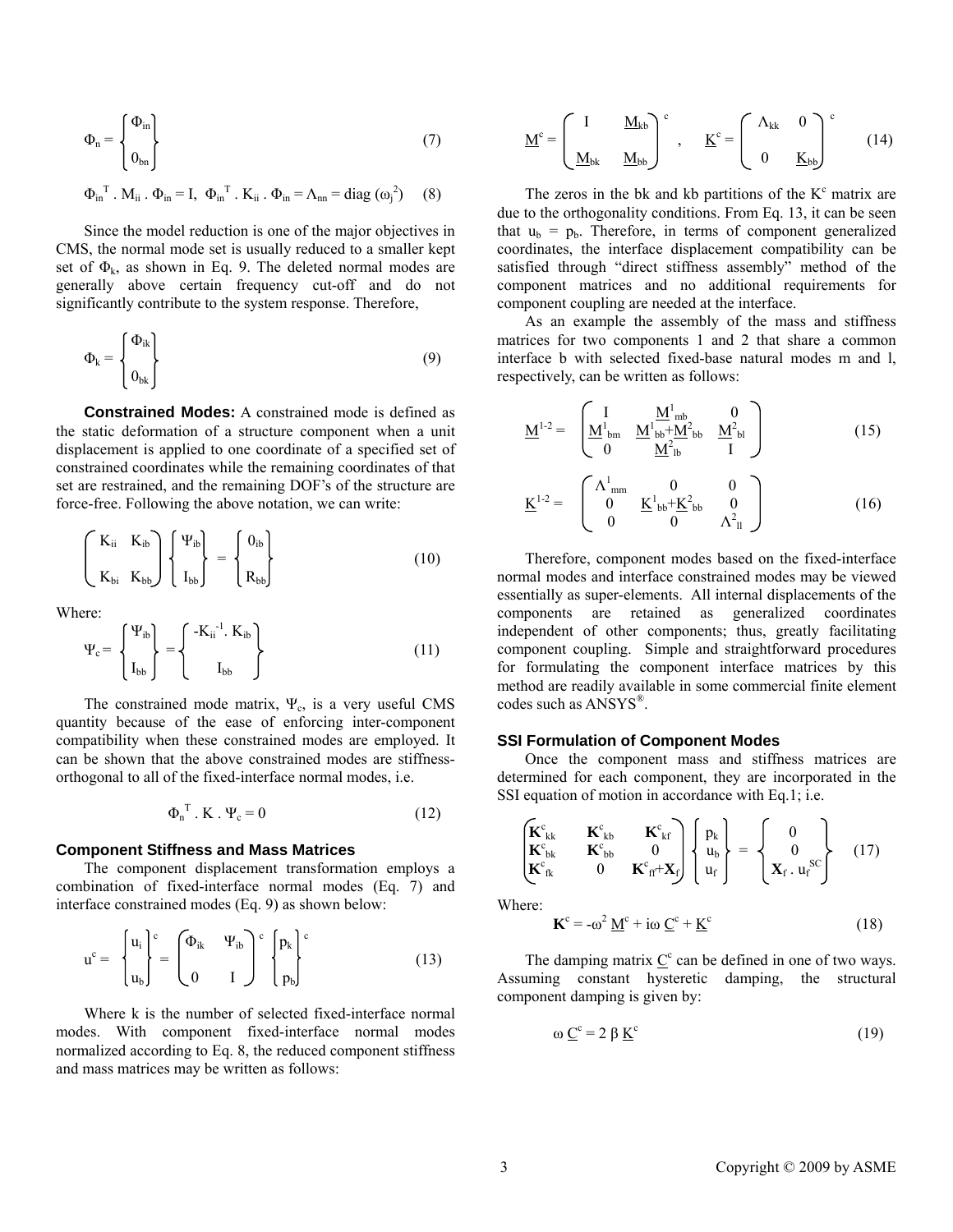This type of damping results in complex-valued dynamic stiffness matrix, which can be conveniently incorporated in equation 18; i.e,

$$
\mathbf{K}^{\text{c}} = -\omega^2 \, \underline{\mathbf{M}}^{\text{c}} + (1 + 2\beta \mathbf{i}) \, \underline{\mathbf{K}}^{\text{c}} \tag{20}
$$

Alternatively, the structural damping may be introduced as modal damping in the component generalized coordinates. Because dynamic SSI analysis is generally performed in frequency domain using complex frequency response method, the former definition of damping will be utilized herein.

In Eq. 17, "k" represents all the generalized coordinates internal to the structural components, "b" represents the interface DOF's between adjacent structural components and "f" represents the interface DOF's between structural components and foundation. Eq. 17 assumes that only one structural component has interface with foundation. But this is only presented for brevity. In general, any number of structural components can be connected to the foundation interface and the details of coupling are handled through "direct stiffness assembly" method.

Because component generalized coordinates k are internal to each component and independent from other components, the matrix  $K_{kk}^c$  is a diagonal matrix. In addition, by selecting limited number of significant modes k which adequately represents very large and complex structural components, the size of the remaining partitions of matrix  $K^c$  can also be kept relatively small. These will result in significant savings in solving Eq. 17.

### **Seismic SSI Analysis Using Component Modes**

The CMS procedure described above is implemented in SSI analysis using the computer program MTR/SASSI®. Figure 2 shows a flow diagram for CMS-based SSI analysis by SASSI.



**Fig 2 – Flow Diagram of CMS-Based SSI Analysis** 

The analysis steps are described below:

- 1. Partition the structure into its components. In general, the physical characteristics of the structure are used to select suitable components. The components should also be defined so as to minimize the number of interfaces between them. This will significantly reduce computer run time.
- 2. Construct the normalized displacement modes for each component that includes the constrained interface and normal modes. The internal displacements of components are represented in generalized coordinates with selected number of modes while the boundary displacements are represented in global DOF's for ease of coupling of components through standard finite element direct stiffness assembly.
- 3. Compute the component mass and stiffness matrices following the CMS formulations in Eq. 14. These matrices are also referred to as superelement matrices.
- 4. Compute component damping matrices; e.g. using the procedure presented in Eq. 19.
- 5. Incorporate super-element mass, stiffness and damping matrices in the foundation model represented by foundation dynamic impedance and scattered motions and solve the equation of motion to determine the component boundary and foundation dynamic responses.
- 6. Using the component boundary and foundation dynamic responses, calculate the response of each component.

Steps 1 through 3 can be readily carried out in commercial computer programs such as ANSYS®. The computer program  $MTR/SASSI<sup>®</sup>$  is used to carry out steps 4, 5 and 6.

### **Lumped Mass Parameter SSI Model Example**

In order to check out the procedure outlined above, the frequency response of a lumped mass parameter model with mass eccentricity supported on a square mat foundation on uniform halfspace is examined (see Fig. 3). The dynamic properties of the structure, foundation basemat and soil media are summarized below. The model is subjected separately to vertical and horizontal excitation by respectively applying vertically propagating harmonic P- and SV-waves with control motion specified at the free-field ground surface.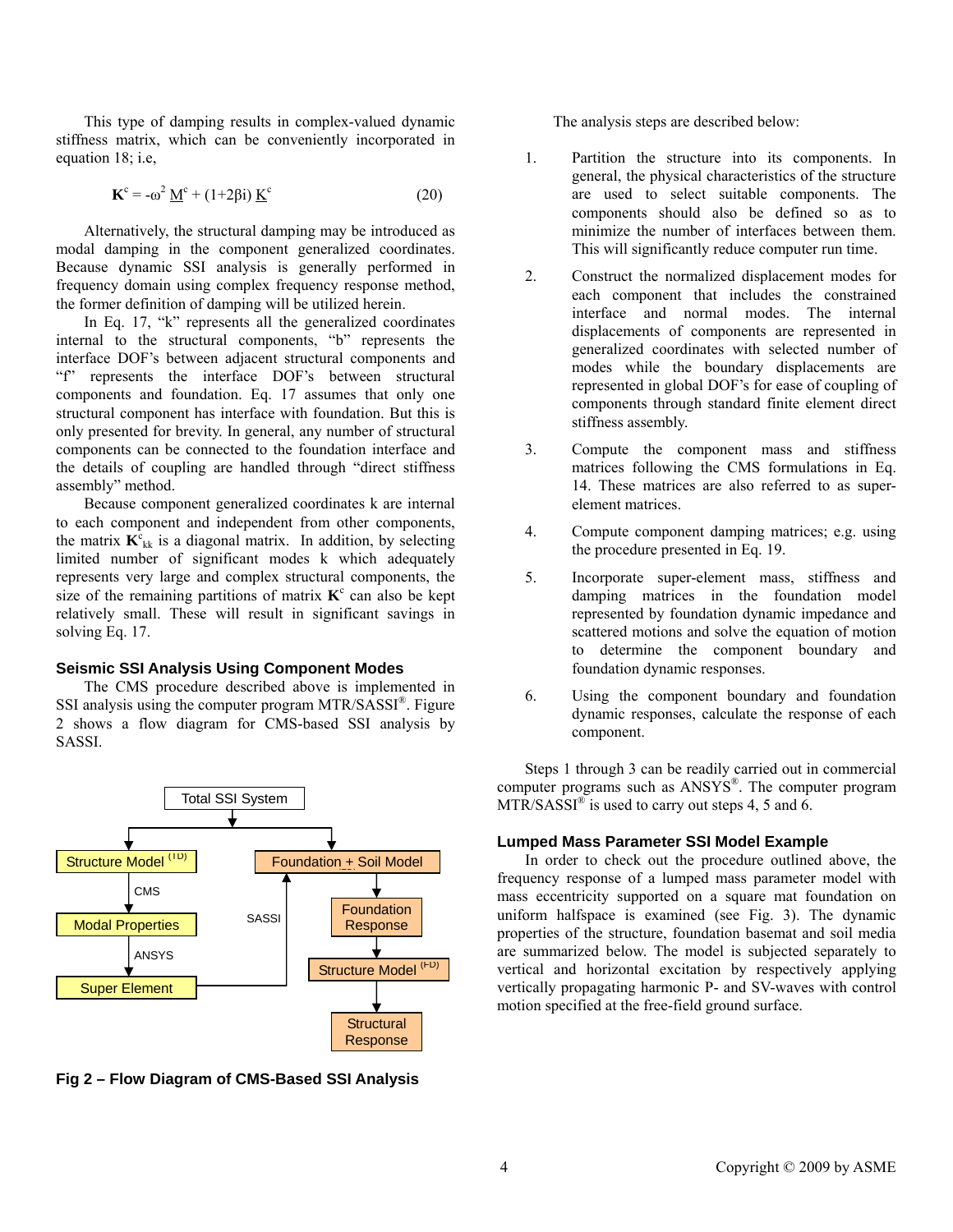Beam Properties:  $E = 2.4*10^{12}$  N/m<sup>2</sup> Poisson's Ratio  $= 0.3$ Density  $= 0$ . Section Area =  $0.15$  m<sup>2</sup>  $I_{xx} = I_{yy} = 0.50$  m<sup>4</sup> Damping Ratio  $= 0.02$ 

#### Mat Properties:

 $L = W = 28.0$  m  $E = 1.0*10^{12}$  N/m<sup>2</sup> Thickness  $= 1.0$  m Poisson's Ratio = 0.333 Density =  $2,950$  Kg/m<sup>3</sup> Halfspace Properties:  $Vs = 600$  m/s  $Vp = 2,000$  m/s Density =  $1,300$  Kg/m<sup>3</sup> Damping Ratio  $= 0$ .



**Fig 3 – Lumped Mass Parameter SSI Model** 





The total SSI system was first analyzed in frequency domain using SASSI to obtain the baseline solution. Two cases of rigid and flexible basemats were analyzed. Figure 5 and 6 show the x and y transfer function (TF) response of rigid and flexible foundation basemat (Node 82) from x-excitation, respectively. Similar TF results at top mass node (Node 84) are shown in Figs. 7 and 8, respectively. For the vertical excitation, the foundation and top mass node responses in the x any y directions are shown in Figs. 9 and 10, and Figs. 11 and 12, respectively. The TF responses in the y direction due to zexcitation are the same as those of the x-direction due to symmetry and, therefore, are not shown.

Following the calculation of baseline responses above, the structural model was partitioned from the total system and modeled as CMS component. The component modal mass and stiffness matrices were then calculated from ANSYS<sup>®</sup> and incorporated into the foundation model as super-element. Figure 4 shows the CMS partitioning scheme. The combined super-element structural component and foundation model were then analyzed by SASSI to compute the foundation response (Node 82). The foundation responses were then backsubstituted into the structural component and analyzed by SASSI to calculate the structure response.



**Fig 5 – X-Response Due to X-Input, Node 82** 



**Fig 6 – Y-Response Due to X-Input, Node 82**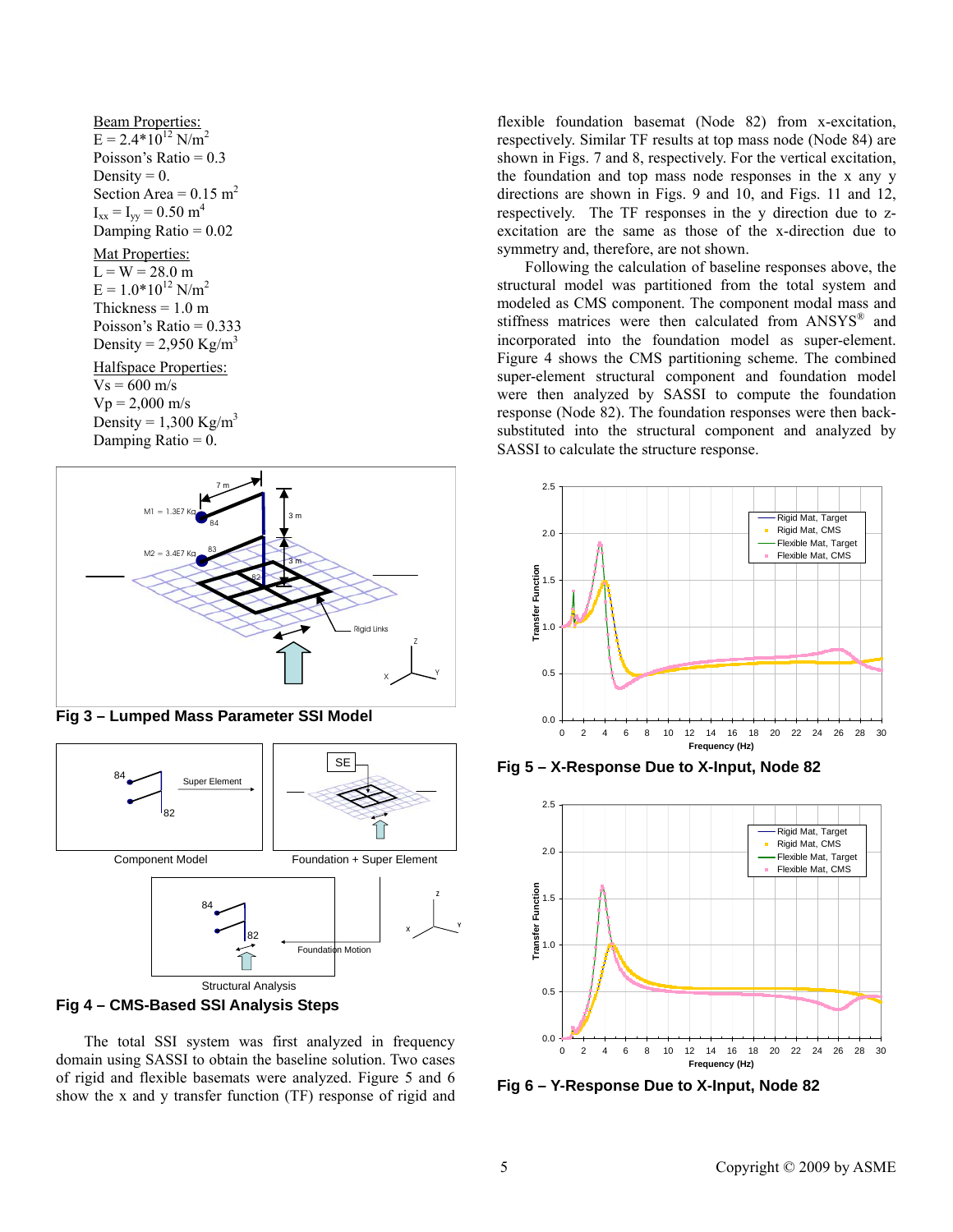

**Fig 7 – X-Response Due to X-Input, Node 84** 



**Fig 8 – Y-Response Due to X-Input, Node 84** 



**Fig 9 – X-Response Due to Z-Input, Node 82** 



**Fig 10 – Z-Response Due to Z-Input, Node 82** 



**Fig 11 – X-Response Due to Z-Input, Node 84** 



**Fig 12 – Z-Response Due to Z-Input, Node 84**